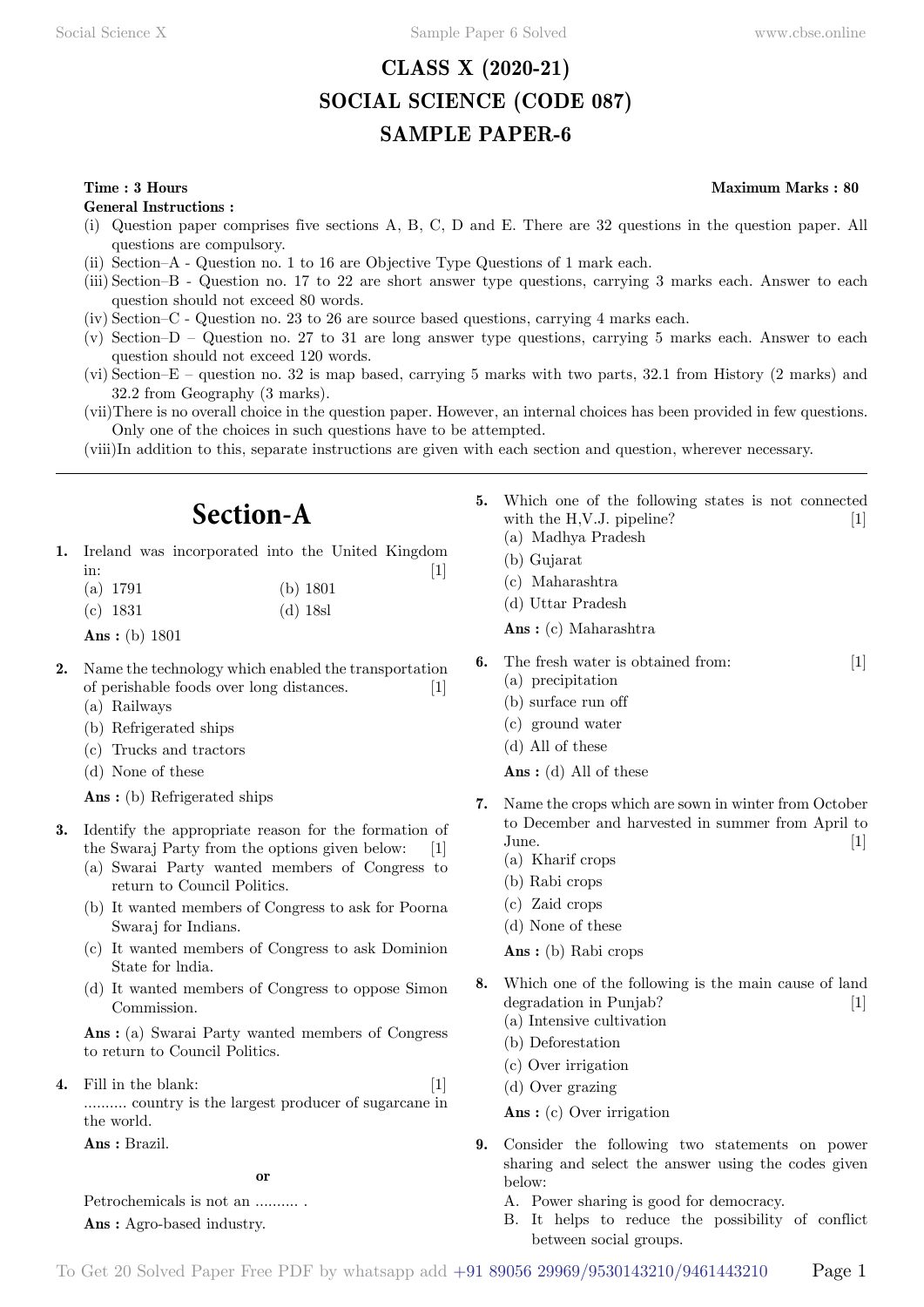Social Science X Sample Paper 6 Solved [www.cbse.online](http://www.cbse.online) 

Which of these statements are true and false? [1]

- (a) Both A and B are true
- (b) A is true but B is false
- (c) Both A and B are false
- (d) A is false but B is true

 **Ans :** (a) Both A and B are true.

**10.** Who presides over the meeting of the Municipal Corporation? [1]

 **Ans :** The Mayor/Municipal Commissioner/Aldermen

#### **o**

The representation of women in Indian Parliament is still low as compared to European countries because .......... .

 **Ans :** Lack of legally imposed quotas or reservation policy level.

**11.** What is the role of ruling party? [1]

 **Ans :**

The party which wins majority and runs the government.

 **o**

What is an 'Alliance'?

 **Ans :**

When several parties join hands to contest elections is called alliance.

**12.** Match the following:

(i) MNCs buy at cheap rates from small producers  $(A)$  Automobiles (ii) Quotas and taxes on imports are used to regulate trade (B) Garments, footwear, sports items (iii) Indian companies who have invested abroad  $(C)$  Call centres (iv) It has helped in spreading of production of services (D) Tata Motors, Infosys, Ranbaxy  $(v)$  Several MNCs have invested in setting up factories in India for production  $(E)$  Trade barriers

(a) (i) - (C); (ii) - (B); (iii) - (E); (iv) - (A); (v) - (D) (b) (i) - (B); (ii) - (E); (iii) - (D); (iv) - (C); (v) - (A) (c) (i) - (D); (ii) - (A); (iii) - (C); (iv) - (B); (v) - (E) (d) (i) - (A); (ii) - (E); (iii) - (C); (iv) - (D); (v) - (B)  **Ans :** (b) (i) - (B); (ii) - (E); (iii) - (D); (iv) - (C);  $(v) - (A)$ 

- **13.** Underemployment occurs when people: [1] (a) do not want to work.
	- (b) are working in a lazy manner.
	- (c) are not paid for their work.

(d) are working less than what they are capable of doing.

 **Ans :** (d) are working less than what they are capable of doing.

 **o**

- Job of a teacher comes under the:
- (a) Primary sector (b) Secondary sector
- (c) Tertiary sector (d) None of the above

 **Ans :** (c) Tertiary sector

- **14.** In a SHG most of the decisions regarding savings and loan activities are taken by: [1] (a) Members
	- (b) Bank
	- (c) Non-government organisation
	- (d) None of these

 **Ans :** (a) Members

**15.** In the question given below, there are two statements marked as Assertion (A) and Reason (R). Read the statements and choose the correct option.

**Assertion :** Rakesh is an educated and skilled worker who earns a high monthly salary as he is employed in a private bank in a city.

**Reason :** All service sectors in India are growing extremely well and each individual engaged in any kind of tertiary activity earns a high income. Options: [1]

- (a) If both assertion and reason are true, and reason is the correct explanation of assertion
- (b) If both assertion and reason are true, but reason is not the correct explanation of assertion
- (c) If assertion is true, but reason is false.
- (d) If both assertion and reason are false.
- **Ans :** (d) If both assertion and reason are false.
- **16.** In estimating, the value of GDP, we include only: [1] (a) industrial goods (b) agricultural goods
	- (c) commercial goods (d) final goods

 **Ans :** (d) final goods

# **Section-B**

**17.** Describe briefly any three economic effects of Noncooperation Movement. [3]

 **Ans :**

The effects of the non-cooperation on the economic front were more dramatic:

- 1. Foreign goods were boycotted, liquor shops picketed and foreign cloth burnt in huge bonfires.
- 2. The impact of foreign cloth halved between 1921 and 1922, its value dropping from  $\bar{\tau}$  102 crore to ₹57 crore.
- 3. In many places merchants and traders refused to trade in foreign goods or finance foreign trade.
- 4. As the boycott movement spread, and people began discarding imported clothes and wearing only Indian ones, production of Indian textile mills and handlooms went up.

Download 20 Solved Sample Papers PDF from [www.cbse.online](http://www.cbse.online) Page 2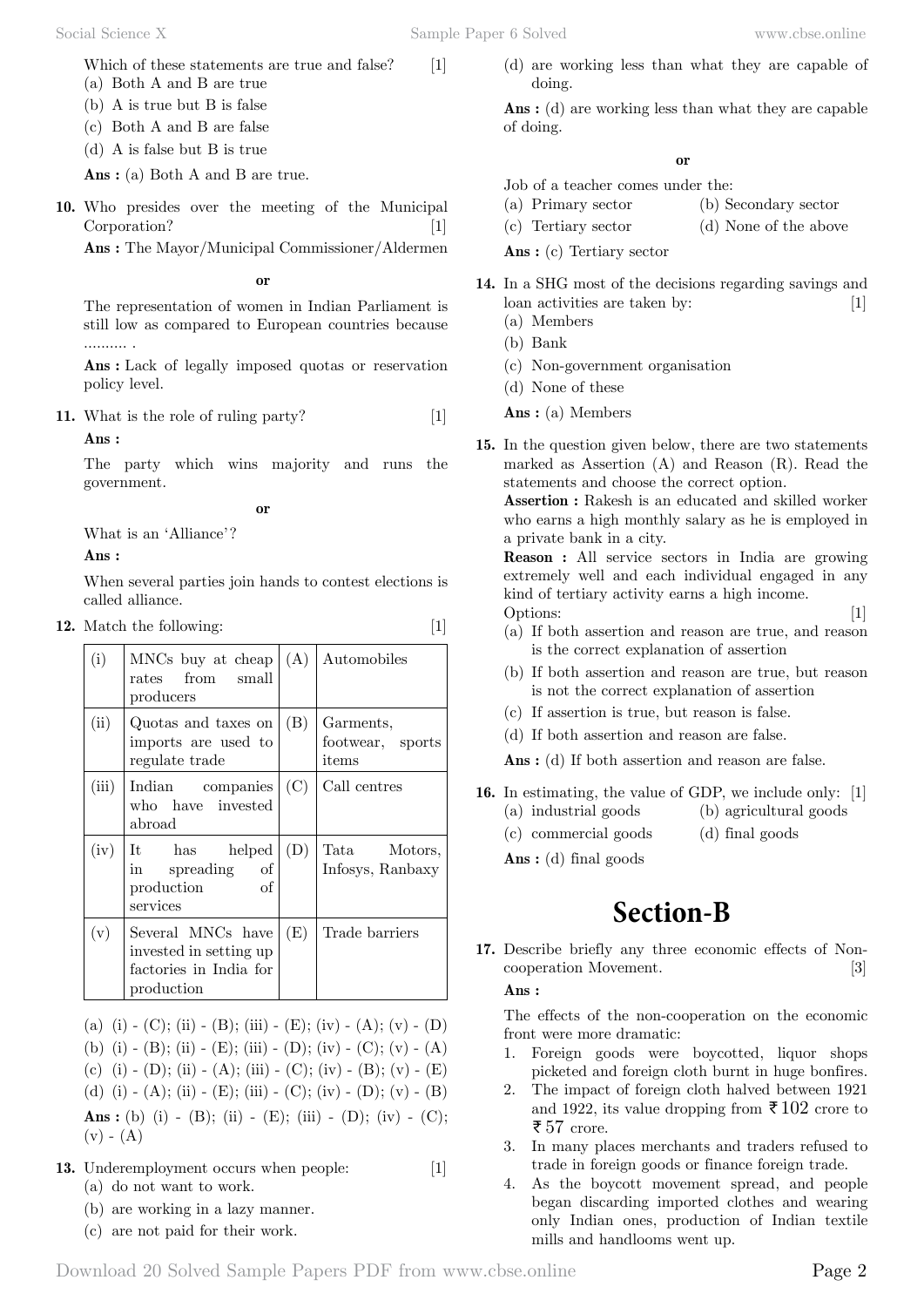**18.** Explain any three ways in which nationalist feelings were kept alive in Poland in the 18th and l9th centuries. [3]

### **Ans :**

The Vienna Congress which met after the French Revolution of 1789-1815 partitioned the kingdom of Poland among Austria, Russia and Prussia. But the people of Poland kept the nationalist feelings alive in one way or the other

- 1. National feelings were kept alive through music, operas, folk dance, etc. Though this medium for example, polish writer Karal Kurpinski, kindled the national feelings.
- 2. Language also played an important role in developing nationalist feelings. Even when the Russian languages was imposed on the Polish people, the clergy continued to use the Polish language as a weapon of national resistance.
- 3. Though Russia did all to crush the national feelings in Poland but the freedom-fighters time and again revolted against the foreign rule in 1830, 1848 and in 1863.

#### **o**

How were the Indian merchants and industrialists discriminated by the Britishers?

 **Ans :**

- 1. The market within which Indian merchants could operate became increasingly limited.
- 2. Indian merchants and traders were barred from trading with Europe in manufactured goods and had to export mostly raw materials and foodgrains, raw cotton, opium and wheat, indigorequired by the British.
- 3. With the entry of modern ships Indian merchants were edged out of the shipping business.
- 4. The European merchant industrial industrialists had their excensive chambers of commerce and Indians were not allowed to become its members.
- **19.** Distinguish between 'Regur soils' and 'Laterite soils'.  **Ans :**

**Regur Soils:** Regur soils are deposits of lava sheets and are black in colour. They are also called cotton soils because they are useful for growing cotton. They are made of very fine material. They are rich in calcium carbonate, magnesium carbonate, potash and lime but, they are poor in phosphorus. They can hold moisture, but they develop deep cracks in hot weather. These soils are sticky and are sown soon after the first pre-monsoon showers.

**Laterite Soils:** Laterite soil develops in areas of high temperature and heavy rainfall. This is the result of intense leaching. Humus content of soil is very low. These are found in Karnataka, Kerala, Tamilnadu, Madhya Pradesh and the hilly areas of Odisha and Assam.

**20.** "Local Government is the best way to realise one important principle of democracy." Explain the statement with an example. [3]

 **Ans :**

1. An important principle of democracy is local self-government. It is also the basic idea behind decentralisation.

- 2. Democracy insists on participation of the people in the decision-making process of the government.
- 3. Most of the population lives rural India and village government (Panchayat Raj) makes the spirit of democracy meaningful.
- 4. In 1992, the constitution was amended to make the third-tier democracy.

 **o**

Differentiate between the federal system in India with that of federal system in the USA.

#### **Ans :**

Both the USA and India have federal form of governments. But the structure of both the federalism is different.

| Federal system in the<br>USA                                                                                                                                                                                                                        | Federal system in India                                                                                                                                                                                      |
|-----------------------------------------------------------------------------------------------------------------------------------------------------------------------------------------------------------------------------------------------------|--------------------------------------------------------------------------------------------------------------------------------------------------------------------------------------------------------------|
| Federal system in the<br>USA is called the 'coming'<br>together' federation.<br>In this system many<br>independent states came<br>together and grouped<br>themselves into a bigger<br>nation. In it, individual<br>states retain their<br>identity. | Federal system in<br>India is called 'holding<br>together' federation.<br>In this system a large<br>country decides to divide<br>its power between the<br>constituent states and<br>the national government. |
| In it, all the constituent<br>states have equal power.                                                                                                                                                                                              | In it the Central<br>Government tends to be<br>more powerful vis-a-vis<br>states.                                                                                                                            |
| All the states are equally<br>strong vis-a-vis the<br>federal government.                                                                                                                                                                           | Different constituent<br>states have unequal<br>powers. Some units are<br>granted special powers.                                                                                                            |

**21.** Enumerate any three factors that contributes to the human development. [3]

 **Ans :**

Both the economic and non-economic factors contribute to the human development. Some of them are:

- 1. To have education, information and knowledge.
- 2. Living a long, healthy and purposeful 1ife.
- 3. To enjoy decent standard of living.
- 4. To enjoy basic fundamental rights such as freedom, equality, security, education, peace.
- 5. To have quality and enjoyment of human rights.
- **22.** Describe any three advantages of the Self-Help Groups (SHGs) for the poor. [3]

 **Ans :**

The three advantages of the SHGs for the poor are as follows:

- 1. These groups help the rural poor, in particular women, to get organised to handle the money collected and sanction loans.
- 2. These groups help the women to become financially self-re1iant.
- 3. These groups create-self-employment opportunities for the numbers and thus, save the poor from being indebted.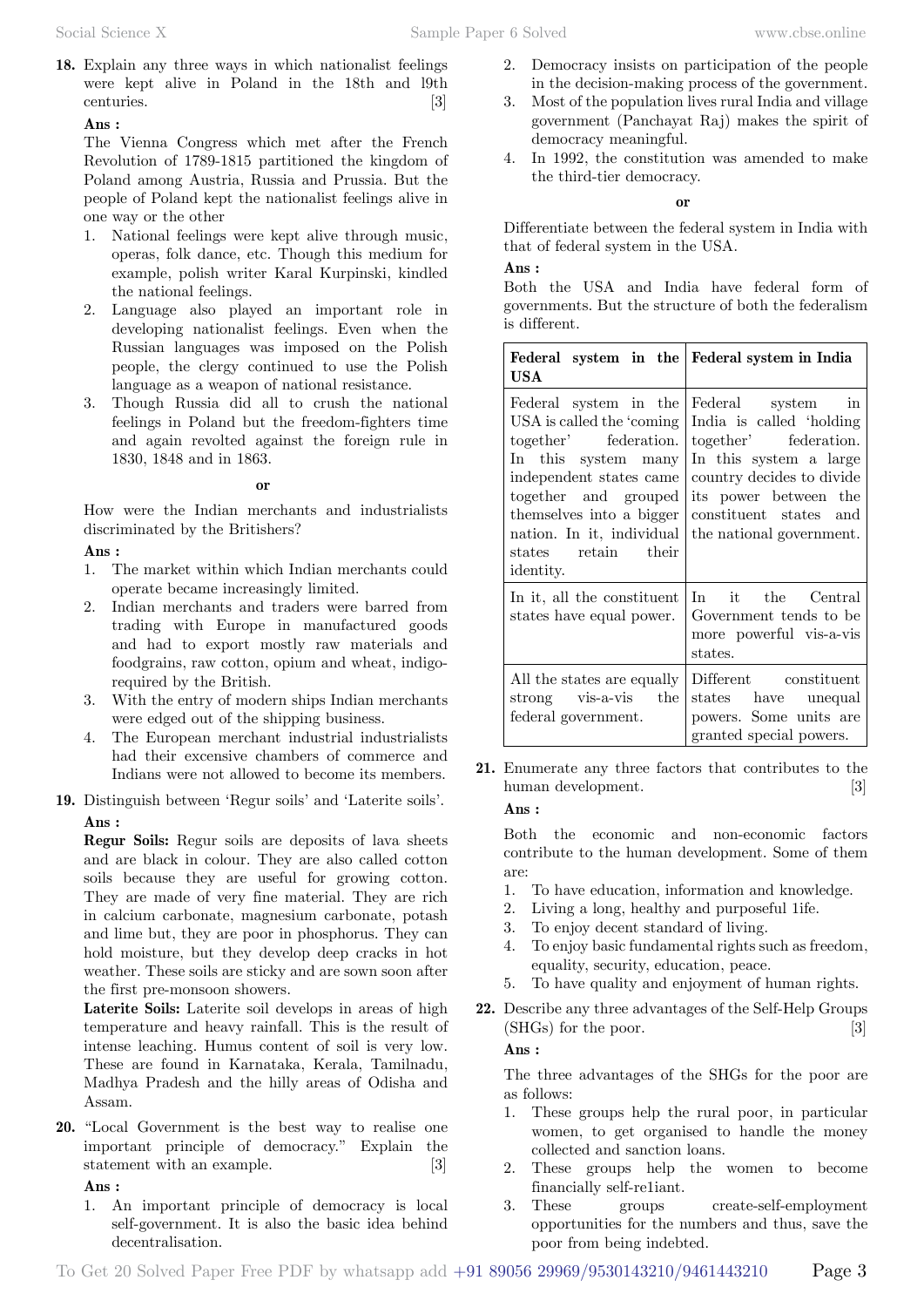# **Section-C**

**23.** Read the source given below and answer the questions that follows: [4]

'Satyagraha is not physical force. A Satyagrahi does not inflict pain on the adversary; he does not seek his destruction. In use of Stayagraha, there is no ill-will whatever'.

'Satyagraha is pure soul force. Truth is the very substance of the soul. That is why, this force is called Satyagraha. The soul is informed with knowledge. In it burns the flame of love. Non-violence is the supreme dharma'.

'It is certain that India cannot rival Britain or Europe in force of arms. The British worship the war-Cod and they can all of them become, as they are becoming, bearers of arms. The hundreds of million in India can never carry arms. They have made the religion of non-violence their own.'

## **Answer the following MCQs by choosing the most appropriate alternatives:**

**23.1**Who spoke these words? [1]

(a) Subhash Chandra Bose

- (b) Bhagat Singh
- (c) Gandhiji
- (d) None of these

 **Ans :** (c) Gandhiji

### **23.2**What do the British worship? [1]

- (a) The British worship the war god, as they are bearers of arms.
- (b) Truth is the very substance of the soul.
- (c) They have made the religion of non-violence their own.
- (d) None of these

 **Ans :** (a) The British worship the war god, as they are bearers of arms.

| 23.3 Satyagraha is pure  force. |            |  |
|---------------------------------|------------|--|
| $(a)$ arm                       | $(b)$ soul |  |
| $(c)$ truth                     | (d) flame  |  |

 **Ans :** (b) soul

**23.4**Truth is very substance of the soul' This force is  $\boxed{1}$ 

- (a) flame of love (b) bearers of arms
- (c) PhYsical (d) Satyagraha

 **Ans :** (d) Satyagraha

**24.** Read the source given below and answer the questions that follows: [4]

I had always wanted to go to London, and my desire ..... was stimulated by letters from an old workmate ..... who was then working at the old Kent Road Gas Works ..... I finally decided to go .... in November, 1881, with two friends I started out to walk the journey, filled with the hope that we would be able to obtain employment, when we get there, with the kind assistance of friend .... we had little money when we started, not enough to pay for our food any lodgings each night until we arrived in London. Some days we walked as much as twenty miles, and other days less,

our money was gone at the end of the third day .... for two nights we slept out .... once under a haystack, and once in old farm shed .... On arrival in London we tried to find .... my friend .... but .... were unsuccessful. Our money was gone, so there was nothing for us do but to walk around until late at night and then try to find some place to sleep, we found an old building and slept in it that night. The next day, Sunday, late in the afternoon, we got to the Old Kent Gas Work and applied for work. To my great surprise, the man we had been looking for was working at the time, he spoke to the foreman and I was given a job.'

# **Answer the following MCQs by choosing the most appropriate alternatives:**

**24.1**What stimulated the narrator to go to London?[1]

- (a) in search of a job (b) in search of a food
- (c) in search of a shelter (d) None of these

 **Ans :** (a) in search of a job

- **24.2**What is the found in the given passage? [1]
- (a) old shops (b) old faculty
- (c) new buildings (d) old buildings

 **Ans :** (d) old buildings

|  | 24.3When arrival in London, we tried to find my |  |  |                   |
|--|-------------------------------------------------|--|--|-------------------|
|  | friend  but  were                               |  |  | $\lceil 1 \rceil$ |
|  |                                                 |  |  |                   |

- (a) successful (b) unsuccessful
- (c) unhappily (d) None of these

 **Ans :** (b) unsuccessful

| 24.4 How many days they walked? |                    | $[1]$ |
|---------------------------------|--------------------|-------|
| (a) Eighteen miles              | (b) Nineteen miles |       |

(c) Twenty miles (d) Forty miles

 **Ans :** (c) Twenty miles

**25.** Read the source given below and answer the questions that follows: [4] The Constitution was amended to prevent elected MLAs and MPs from changing parties. This was done because many elected representatives were indulging in Defection in order to become ministers or for cash rewards. Now the law says that if any MLA or MP changes parties, he or she will lose the seat in the legislature. This new law has helped bring defection down. The Supreme Court passed an order to reduce the influence of money and criminals. Now, it is mandatory for every candidate who contests elections to file an Affidavit giving details of his property and criminal cases pending against him. But there is no system of check if the information given by the candidates is true. The Election Commission passed an order making it necessary for political parties to hold their organisational elections and file their income tax returns. The parties have started doing so but sometimes it is mere formality. A law should be made to regulate the internal affairs of political parties. It should be made compulsory for political parties to maintain a register of its members, to follow its own constitution, to have an independent authority, to act as a jud8e in case of party disputes, to hold open elections to the highest posts. It should be made mandatory for political parties to give a minimum number of tickets, about one-third, to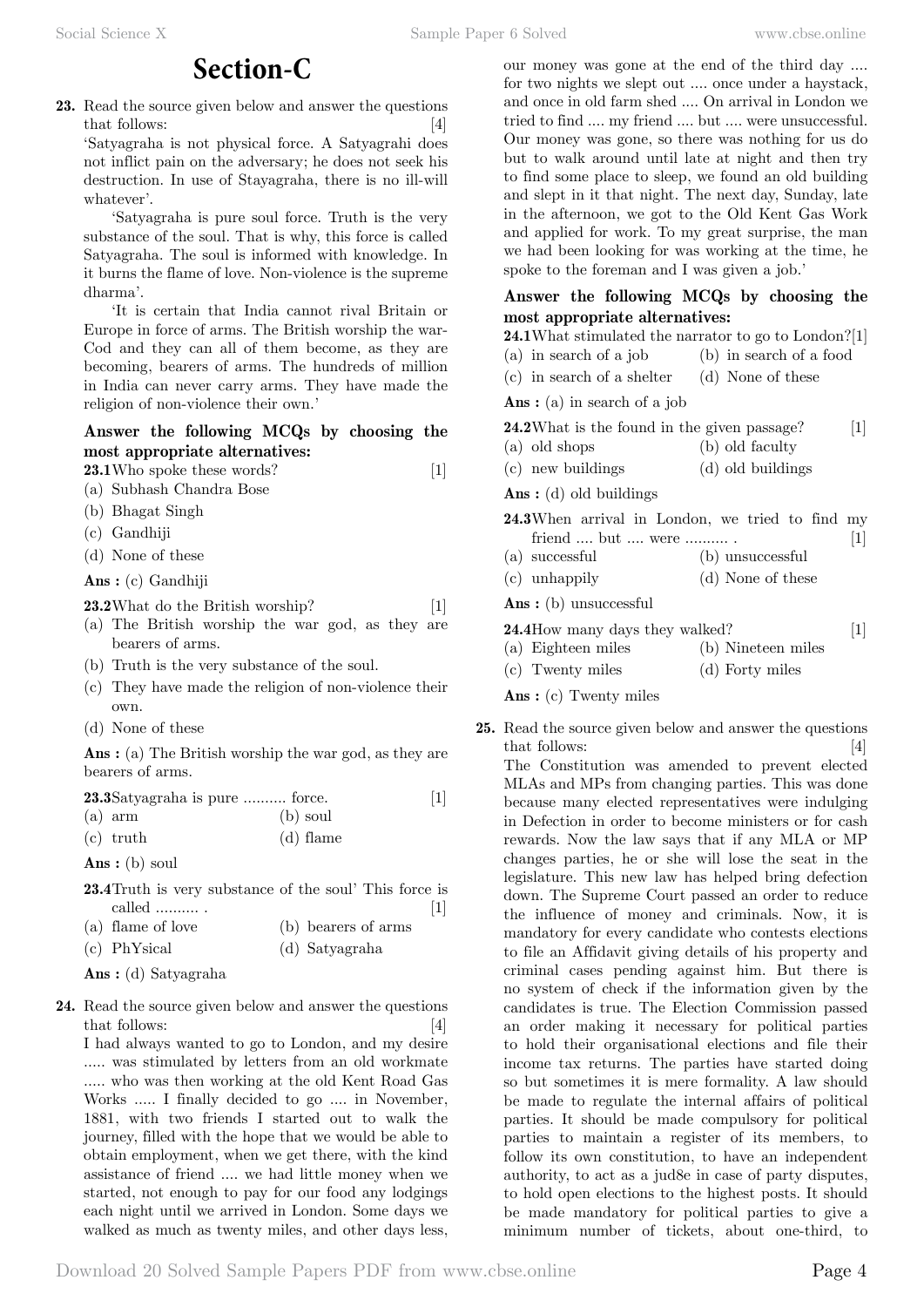# **Answer the following MCQs by choosing the most appropriate alternatives:**

**25.1**Match List I (organisations and struggles) with List II and select the correct answer using the codes given below the lists: [1]

|    | List I                             |   | List II                         |
|----|------------------------------------|---|---------------------------------|
| 1. | Pressure group                     | A | Narmada Bachao<br>Andolan       |
| 2. | Congress Party                     | B | National Democratic<br>Alliance |
| 3. | Bharatiya<br>Janata<br>Party       | С | State party                     |
| 4. | Communist Party of<br><i>India</i> | D | United Progressive<br>Alliance  |
| 5. | Telugu Desam Party                 | E | Left Front                      |

(a) 1-C, 2-A, 3-B, 4-D (b) 1-C, 2-D, 3-A, 4-B (c) 1-C, 2-A, 3-D, 4-B (d) 1-D, 2-C, 3-A, 4-B

 **Ans :** (c) 1-C, 2-A, 3-D, 4-B

- **25.2**Who among the following is the founder of the Bahujan Samaj Party? [1]
- (a) Kanshi Ram (b) Sahu Maharaj
- (c) B.R. Ambedkar (d) Jotiba Phule
- **Ans :** (a) Kanshi Ram
- **25.3**What is the guiding philosophy of the Bhartiya Janata Party? [1]
- (a) Bahujan Samaj
- (b) Revolutionary democracy
- (c) Integral humanism
- (d) Modernity
- **Ans :** (d) Modernity

**25.4** Consider the following statements on parties: [1]

- A. Political parties do not enjoy much trust among the people.
- B. Parties are often rocked by scandals involving top party leaders.
- C. Parties are not necessary to run governments. Which of the statements given above are correct?
- (a)  $A$ ,  $B$  and  $C$  (b)  $A$  and  $B$
- (c) B and C  $\qquad$  (d) A and C

 **Ans :** (b) A and B

**26.** Read the source given below and answer the questions that follows: [4]



# **Answer the following questions by looking at the graph:**

**26.1**Which was the largest producing sector in 1973?[1]

- (a) Secondary sector
- (b) Tertiary sector
- (c) Agriculture or Primary sector
- (d) None of these

 **Ans :** (c) Agriculture or Primary sector

**26.2**Which is the largest producing sector in 2003? [1]

- (a) Tertiary or Service sector
- (b) Secondary sector
- (c) Agriculture or Primary sector
- (d) None of these

 **Ans :** (a) Tertiary or Service sector

| <b>26.3</b> What was the GDP of India in 2003? |  |  |
|------------------------------------------------|--|--|
|------------------------------------------------|--|--|

- (a)  $\overline{\xi}$  1,80,000 crore (b)  $\overline{\xi}$  2,10,000 crore
- (c)  $\bar{\tau}$  2, 40, 000 crore (d)  $\bar{\tau}$  1, 50, 000 crore

**Ans :** (b) ₹2,10,000 crore

- **26.4**Which sector has grown the most over thirty years? [1]
- (a) Service sector (b) Public sector
- (c) Agriculture sector (d) Primary sector

 **Ans :** (a) Service sector

# **Section-D**

- **27.** Explain the progress of the Civil Disobedience Movement in the countryside? [5]  **Ans :**
	- 1. In the countryside, rich peasant communities like the Patidars of Gujarat and the Jats of Uttar Pradesh were active participants.
	- 2. They participated in the movement because they suffered the most due to the economic depression. As their cash income disappeared, they found it impossible to Pay the government's revenue demand.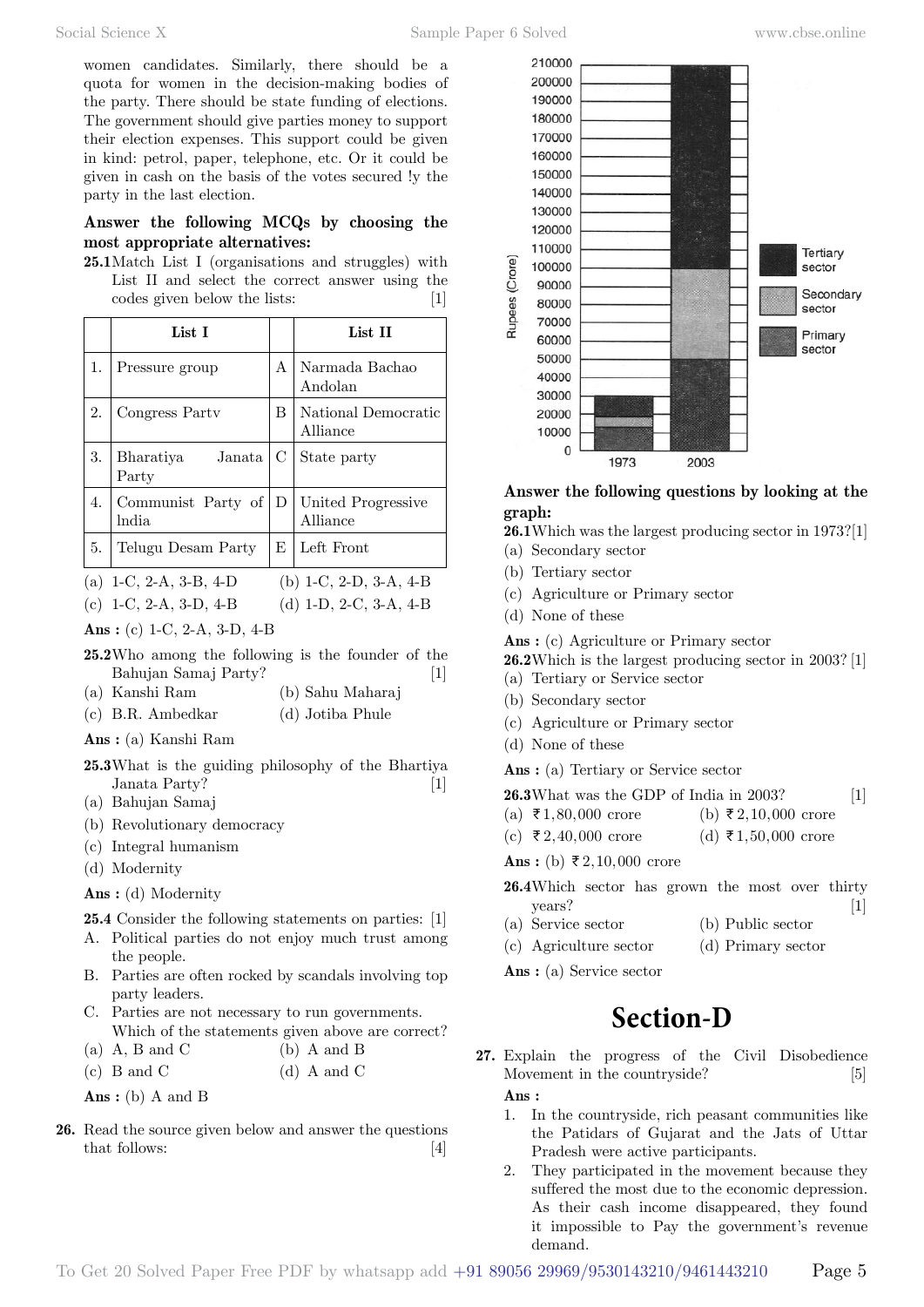- 3. They demanded a reduction in revenue but the government refused to do so. This led to a widespread resentiment. These rich landlords participated in the boycott programmes and refused to pay revenues. For them, the fight for Swaraj was a struggle against high revenue.
- 4. But they were deeply disappointed when the movement was called off in 1931 without the revenue rates being revised. So when the movement was restarted in 1932, many of them did not participate.
- 5. The poor peasantry also participated on a large scale in a hope that their unpaid rent to the landlords will be remitted.

 **o**

Explain the process of unification of Italy.  **Ans :**

- 1. **Role of Giuseppe Mazzini:** Mazzini was the leader of the Republican party. While in exile in 1831, he founded a new revolutionary association called young Italy. This secret society was formed to bring about regeneration of Italy through education. There were two revolutionary uprisings in 1831 and 1848, for the unification of Italy but both failed.
- 2. **Role of Cavour:** Cavour became the Chief Minister of Sardinia-Piedmont in 1852. He directed his attention and energies to emancipate Italy from Austria. He was neither a revolutionary nor a democrat. But through a tactful diplomatic alliance with France, he succeeded in defeating the Austrian forces in 1659.
- 3. **Role of Giuseppe Garibaldi:** Garibaldi was the hero of Red shirts, a revolutionary movement. In 1860, he marched into South Italy and the kingdoms of Two Sicilies and succeeded in winning the support of the local peasants in order to drive out the spanish rulers.
- 4. **Victor Emmanuel II:** In 1861, the first Italian Parliament representing all Italy except Rome and Venetia, assembled in which they formally conferred upon Victor Emmanuel II, the crown of king of Italy.
- **28.** "Agriculture and industry are complementary to eachother". justify the statement. [5]

## **Ans :**

Agriculture and industry move hand in hand in the following ways:

- 1. Agriculture provides raw materials for the agrobased industries like textile industry, sugar industry, rubber industry, etc.
- 2. Industries provide various accessories to the agricultural sector that raise the productivity of crops, like irrigation plants, fertilizers, insecticides, etc.
- 3. Industries also help modernise agriculture by providing them tractors, harvestors, threshers with the help of these equipments, more work can be done in less time.
- 4. Industries transform the agricultural raw materials into a wide variety of furnished goods of higher value such as sugarcane into sugar, cotton into cloth, etc. It helps the country become prosperous.
- 5. It is an eco-friendly mode of transport.
- 6. It promotes trade as more than 70% of the world trade is carried through waterways.

#### **o**

Why did the poor peasants and artisans begin working for merchants?

### **Ans :**

Rural artisans and Poor Peasants found it in their own advantage to work for the city merchants. The following reasons were responsible for this:

- 1. They lack resources as well as ability to tap the growing global market for manufactured products.
- 2. This was a time when open fields were disappearing and commons were being enclosed.
- 3. Cottagers and poor peasants who had earlier depended on common lands for their survival, gathering their firewood, berries, hay and straw, had to now look for alternative sources of income.
- 4. As such, they were compelled to look for alternative sources of income.
- 5. Many had tiny plots of land which could not provide works for all members of the household.
- 6. So, when merchants came around and offered advances to produce goods for them, peasant households eagerly agreed.
- 7. Thus, income from proto-industrial production supplemented their shrinking income from cultivation.
- 8. Moreover, it allowed them a fuller use of their family labour resources.
- **29.** How does a country become more powerful and united by sharing power among different social groups and communities? Examine. [5]

### **Ans :**

A country become powerful and united by sharing power among different social groups and communities when,

- 1. Different social groups and communities get representation in the governance they begin to feel a sense of belonging to the country.
- 2. It ensures that the interests and rights of all the social groups would be protected and all the social groups, irrespective of their culture and language would be provided with equal opportunities in government jobs and equal political rights.
- 3. It discards discrimination and the spirit of alienation and leads to trust and harmony among the citizens who feel that they have a stake in the system.
- 4. It, thus, builds bridges of peace and security and eliminates political tensions and helps in the smooth functioning and stability of the system.
- **30.** Explain the social outcome of democracy. [5]  **Ans :**

After going through the qualities of democracy, political as well as economic outcome of democracy it will be a fair expectation that democracy should produce a harmonious social life.

Democracy usually develops a procedure to conduct their competition. This reduces the possibility of social tension becoming explosive or violent. Hence, social outcomes of democracy can be evaluated as follows: